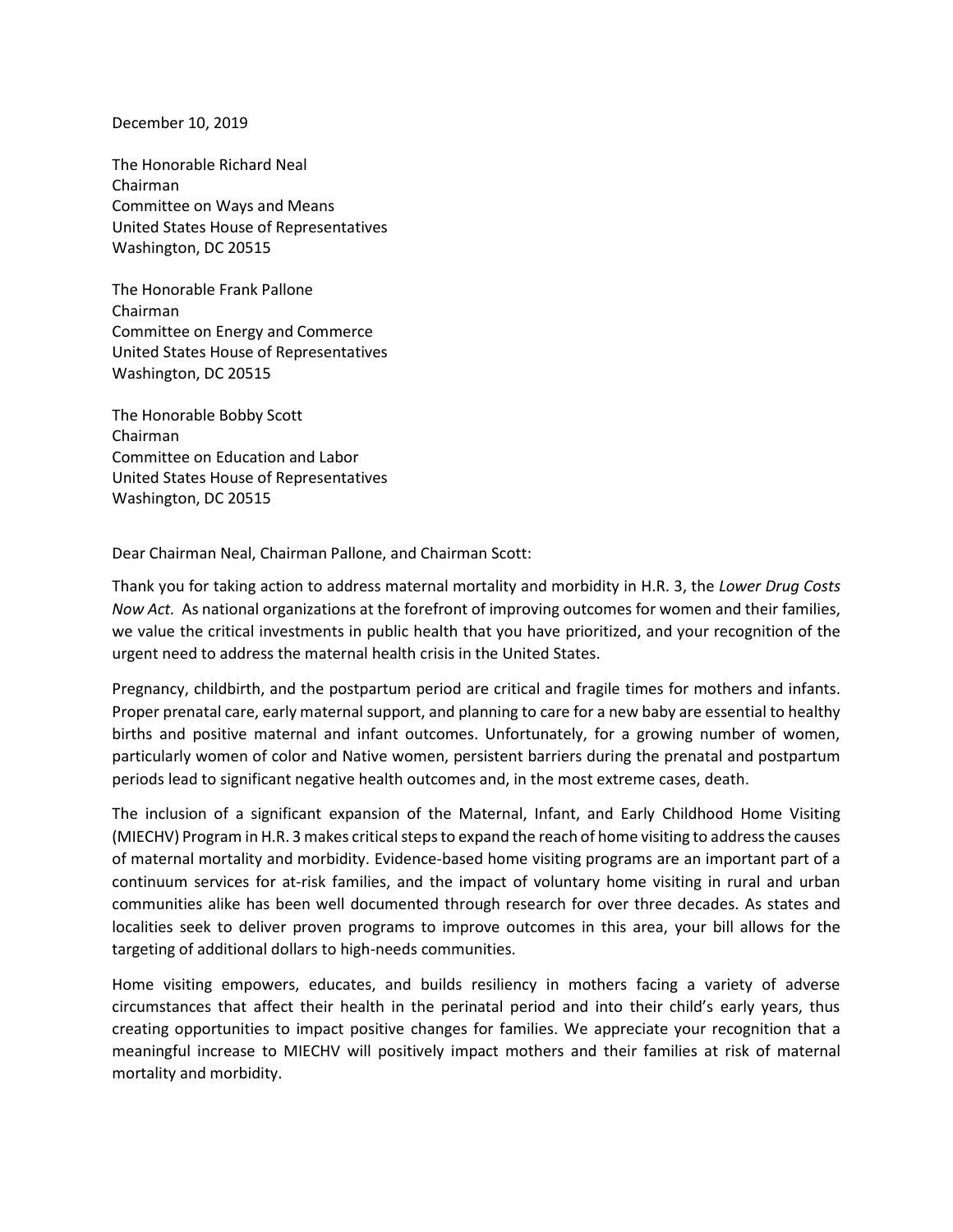Our organizations were grateful for bipartisan support to reauthorize MIECHV in early 2018. That reauthorization meant certainty for states and local programs, who work each day to deliver home visiting programs to families that need them. Because of that reauthorization, we also know that home visiting is already doing valuable and highly recognized work in communities today to address this crisis of poor maternal health outcomes, disparate access to care, and gaps in connections to services.

Thank you again for your leadership to devote these critical resources now to MIECHV, in order to improve the lives of women who are at-risk and their families.

## Sincerely,

- American Academy of Pediatrics
- American College of Obstetricians and Gynecologists
- American Heart Association
- American Psychological Association
- Association of Maternal & Child Health Programs
- Association of State Public Health Nutritionists
- Association of Women's Health, Obstetric and Neonatal Nurses
- Center for the Study of Social Policy
- Center for Law and Social Policy
- Child Care Aware® of America
- Child First
- Child Welfare League of America
- Children's Defense Fund
- Children's Home & Aid
- Children's Home Society of America
- Division for Early Childhood of the Council for Exceptional Children
- Every Mother Counts
- Expecting Health at Genetic Alliance
- Family Connects International at the Center for Child and Family Health
- Families USA
- First Five Years Fund
- First Focus Campaign for Children
- Healthy Families America
- HIPPY USA
- Hyperemesis Education and Research Foundation
- IDEA Infant Toddler Coordinators Association
- Infant Nutrition Council of America
- Jewish Federations of North America
- March for Moms
- March of Dimes
- Maternal Mental Health Leadership Alliance